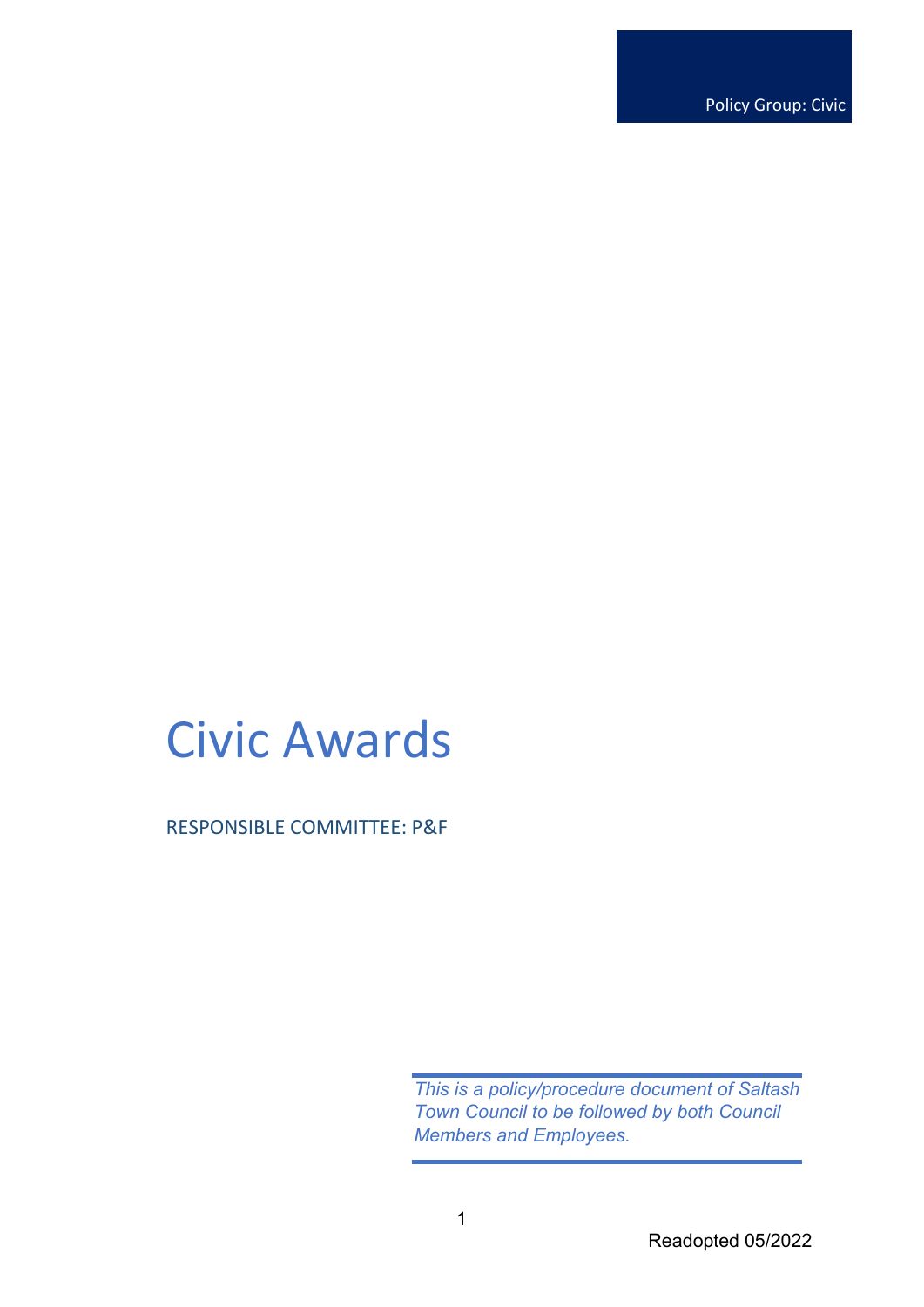| <b>Current Document Status</b>       |                  |                    |               |  |
|--------------------------------------|------------------|--------------------|---------------|--|
| <b>Version</b>                       | 2/2022           | <b>Approved by</b> | <b>ATM</b>    |  |
| <b>Date</b>                          | May 2021         | <b>Date</b>        | 05.05.2022    |  |
| <b>Responsible</b><br><b>Officer</b> | <b>AJT</b>       | Minute no.         | 54/22/23e(ii) |  |
| <b>Next review date</b>              | <b>July 2022</b> |                    |               |  |

| <b>Version History</b> |                       |                      |                 |  |
|------------------------|-----------------------|----------------------|-----------------|--|
| <b>Date</b>            | <b>Version</b>        | <b>Author/Editor</b> | <b>Notes</b>    |  |
| March<br>2020          | 1 DRAFT               | <b>JRA/AJT</b>       | New policy      |  |
| September<br>2020      | 1a<br><b>APPROVED</b> | <b>AJT</b>           | Approved policy |  |
| May 2021               | 2 DRAFT               | <b>AJT</b>           | <b>Revised</b>  |  |
| May 2022               | 2/2022                | <b>AJT</b>           | Readopted       |  |

## **Document Retention Period** Until superseded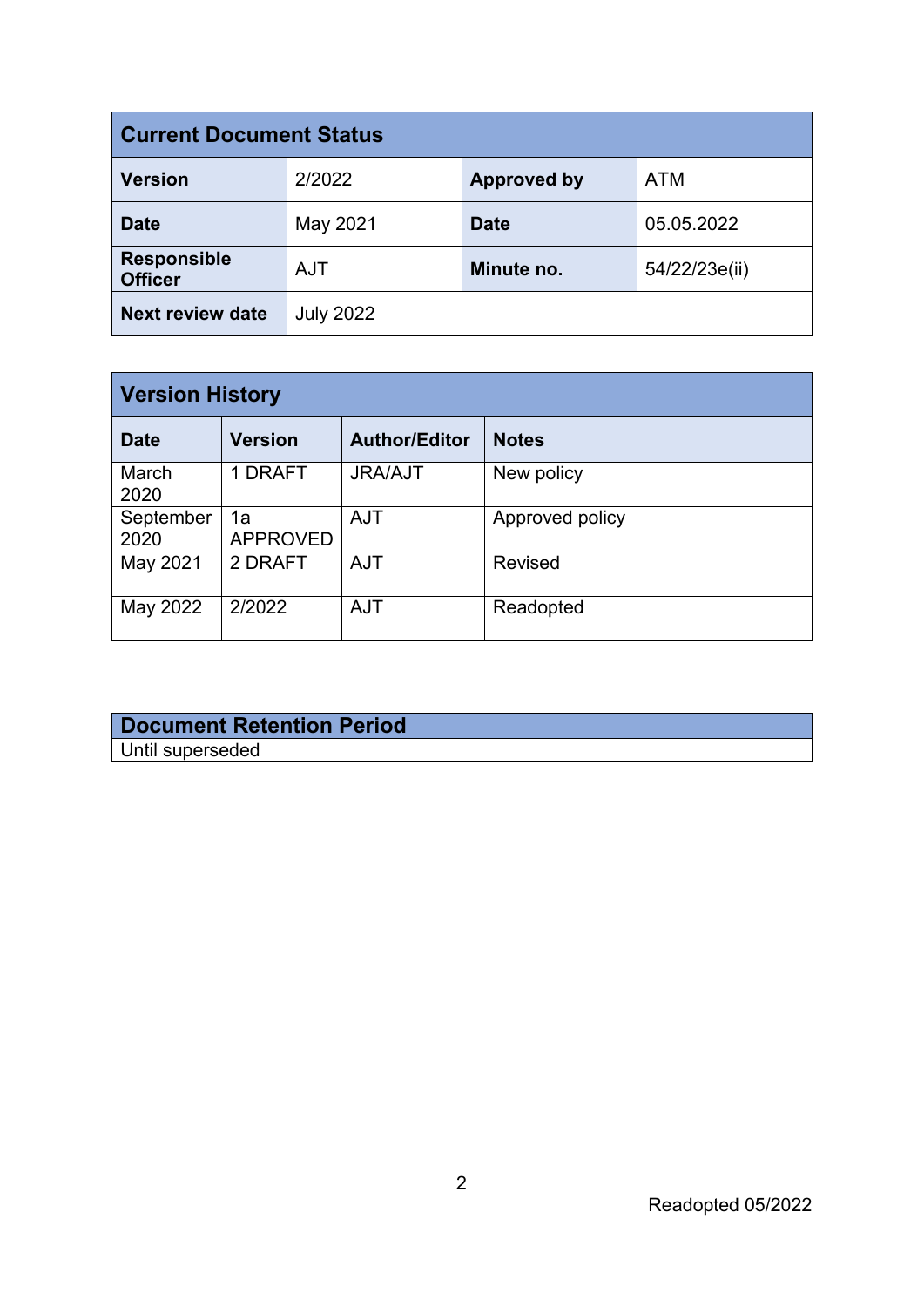## **Saltash Town Council**

## **Civic Awards Policy for Citizen, Young Citizen, Environmental Citizen of the Year and Best Performance Annual Awards**

| <b>Award</b>                       | <b>Selection panel</b>                                                                                                       |
|------------------------------------|------------------------------------------------------------------------------------------------------------------------------|
| Citizen of the Year Award          | The Mayor<br><b>President of Saltash Rotary Club</b><br>All Freemen of the Town (if available<br>and wishing to participate) |
| <b>Environmental Citizen Award</b> | The Mayor<br><b>President of Saltash Rotary Club</b>                                                                         |
| <b>Young Citizen Award</b>         | The Mayor                                                                                                                    |
| <b>Best Performance Cup</b>        | The Mayor<br>This cup is presented to the group that<br>has entertained him/her most in their<br>civic year.                 |

There are four awards that the Mayor presents annually:

Awards are presented at the Mayor's Civic Service which is normally held in the first quarter of the year.

#### **Advertising for nominations for the Citizen, Environmental Citizen and Young Citizen awards:**

Minimum of six weeks before the Civic Service the Mayor's Secretary will:

- Issue a press release (Appendix 1)
- Email all Councillors and local schools
- Post on social media, Town Council website and noticeboards
- Weekly refresh of social media post.

#### **Eligibility criteria:**

- Nominees should be resident within Saltash town electoral boundaries
- Only nominations for individuals will be accepted
- Self-nomination is acceptable
- Currently active in the community work for which they are nominated
- Nominees for the Young Citizen Award should be under the age of 21
- Councillors and employees of Saltash Town Council are not eligible for the awards
- Nominees should not be in paid employment for their community work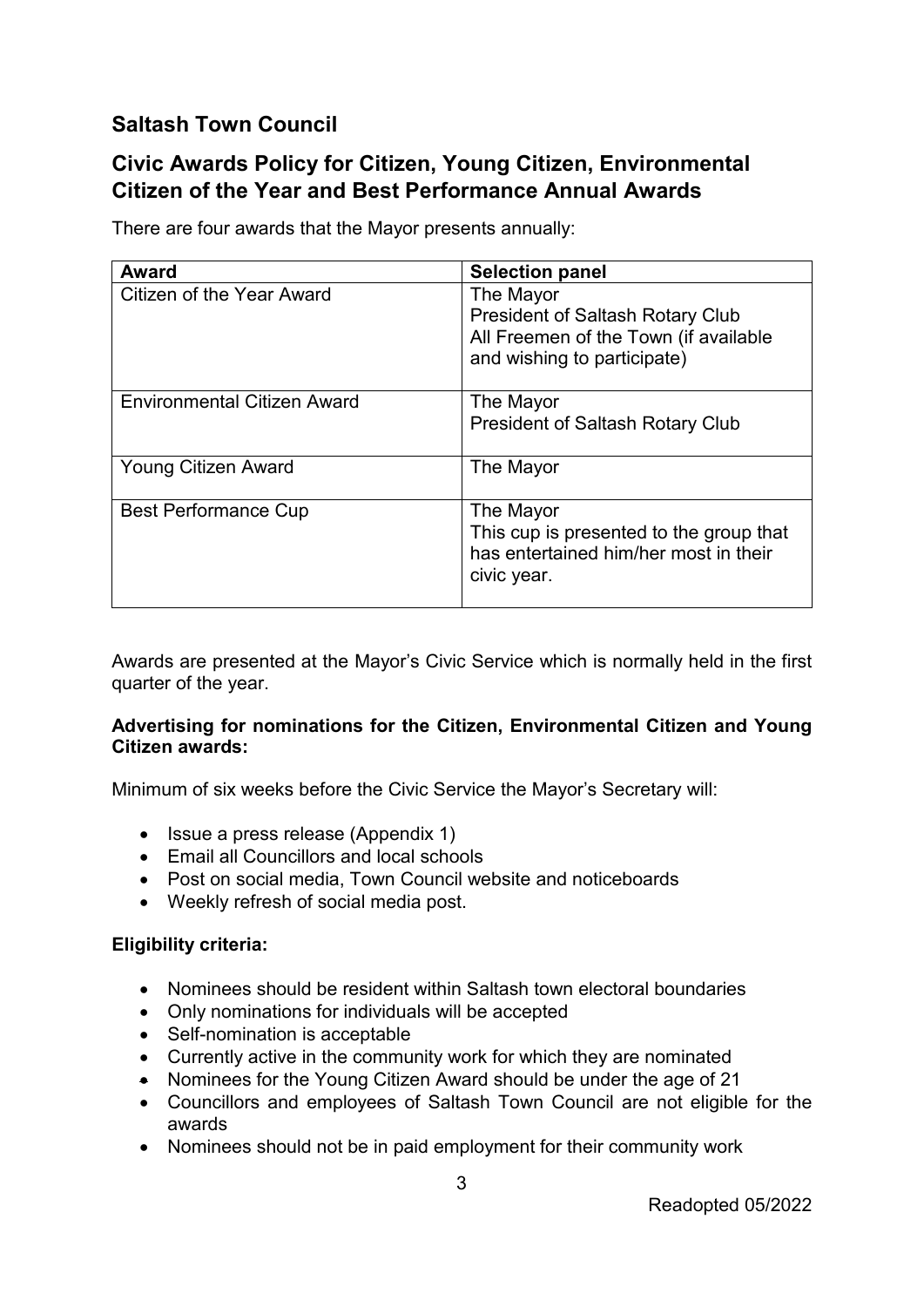- Awards cannot be given posthumously
- No recipient may be nominated again within five years of receiving an award.

All nominations should be made in writing using the nomination form (Appendix 2) to Saltash Town Council and contain as much information as possible including contact details for the nominee.

The Mayor's Secretary will acknowledge receipt of nominations in writing advising that the successful candidates will be announced <insert date>.

The Mayor's Secretary will contact the current holders of the cups/trophies to arrange their return.

#### **Selection process for the Citizen of the Year and Environmental Citizen of the Year awards:**

- 1. The Mayor's Secretary arranges a meeting at the Guildhall and invites the following: The Mayor The President of Saltash Rotary Club All Freemen of the Town.
- 2. All nominations are checked for eligibility and selection packs made up for each category.

The pack will contain:

- A copy of the nomination forms
- A score sheet.
- 3. At the start of the meeting any panel member wishing to declare a personal interest is welcome to do so.
- 4. Following the meeting the spreadsheet of recipients (held on the I drive) is updated.
- 5. Certificates are printed and signed by the Mayor and then framed ready to be presented.
- 6. The nominees are sent an invitation to the Civic Service.
- 7. The Mayor's Secretary recalls all trophies for checking and cleaning in preparation for the next presentation at the Civic Service. They will be stored in the safe or safe room.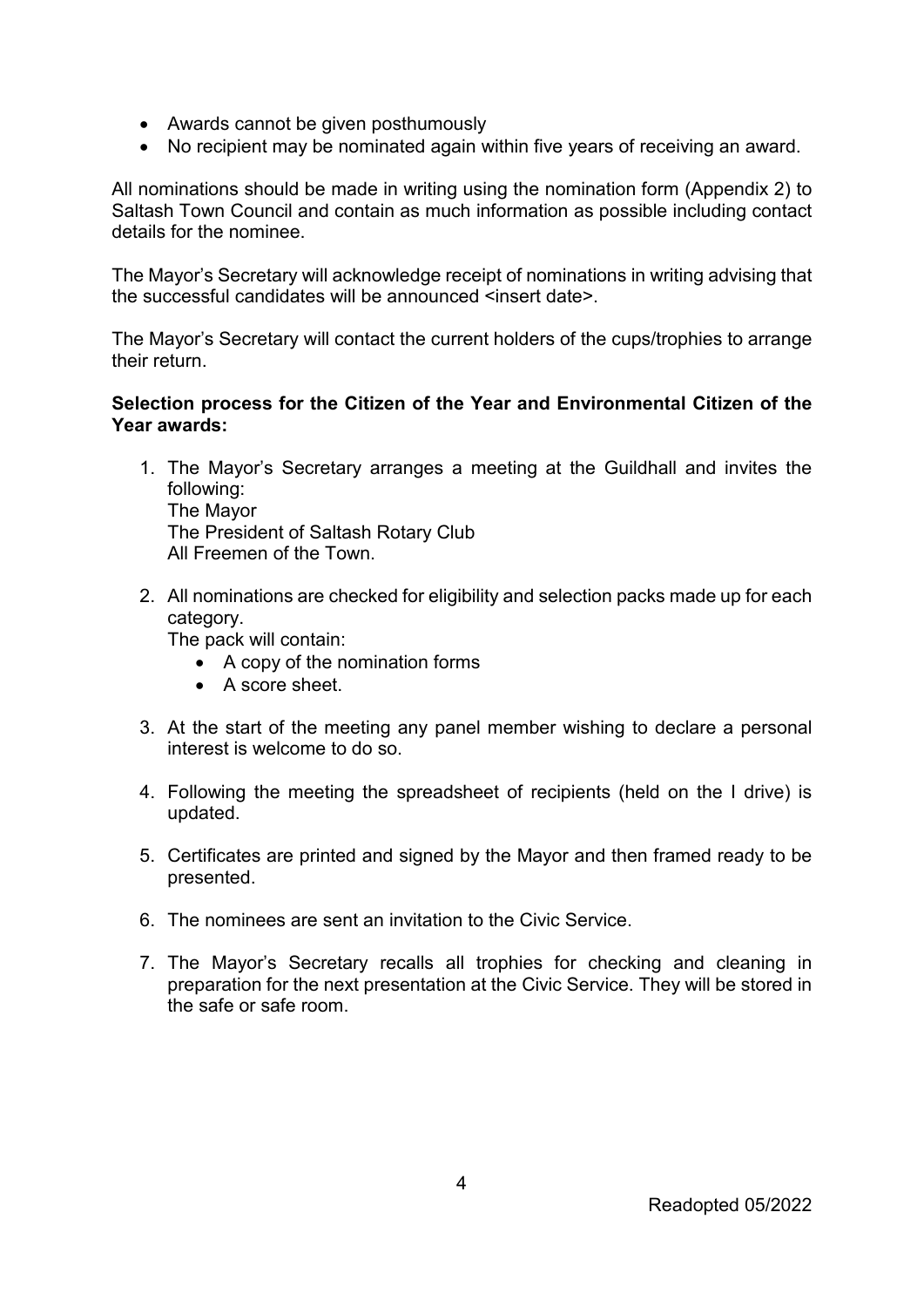#### **Presentation of Awards:**

The Mayor's Secretary is responsible for taking the certificates and cups to the Civic Service.

The cups must be signed for by the recipient on the day (Appendix 3).

Written permissions must be given by the recipients for photographs taken by and on behalf of Saltash Town Council, to be used on STC social media/press releases/website.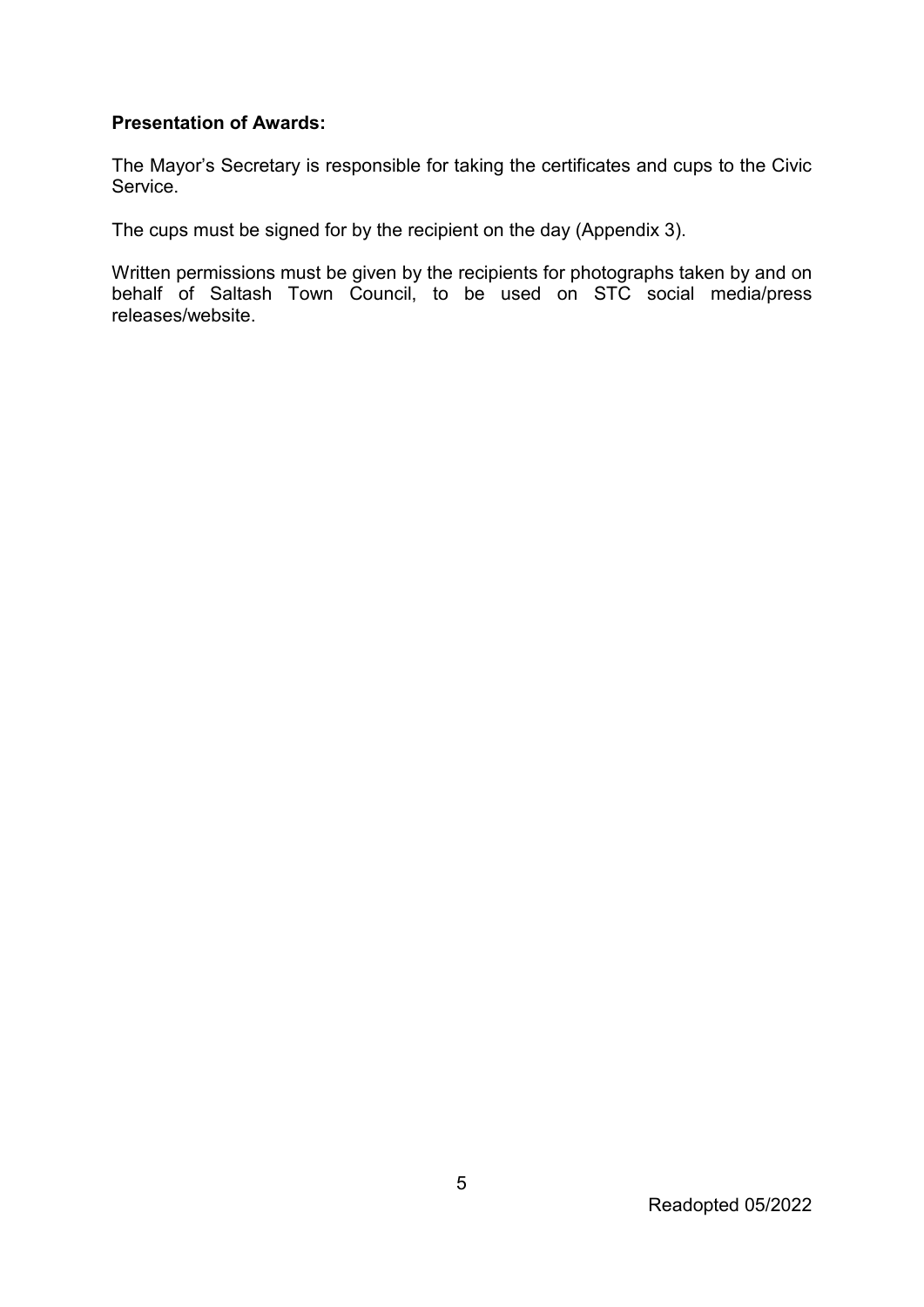



## **SALTASH CITIZEN AWARD, SALTASH ENVIRONMENTAL CITIZEN AWARD and SALTASH YOUNG CITIZEN AWARD <insert year>.**

Each year Saltash Town Council, in conjunction with the Rotary Club, select a Saltash resident to receive the Saltash Citizen Award and a Saltash Environmental Citizen Award. These are prestigious awards which go to an individual who has served the community/environment in some special way. It could be an outstanding one-off contribution to the well-being of the Town or consideration will be given also to a person who has given a period of service to the Town, not just in the prior year, however the person must still be active and cannot be an employee or councillor of Saltash Town Council.

There is also a similar award for the Young Citizen, who should be under the age of 21 at the start of an academic school year and living in Saltash.

Nominations for the sinsert year awards are now being requested. Each recommendation should be using the nomination form on the website or from the Mayor's Secretary.

Nominations should be sent to:

The Town Clerk, Saltash Town Council, The Guildhall, 12 Lower Fore Street, Saltash, PL12 6JX or by e-mail to mayorssecretary@saltash.gov.uk by <insert date>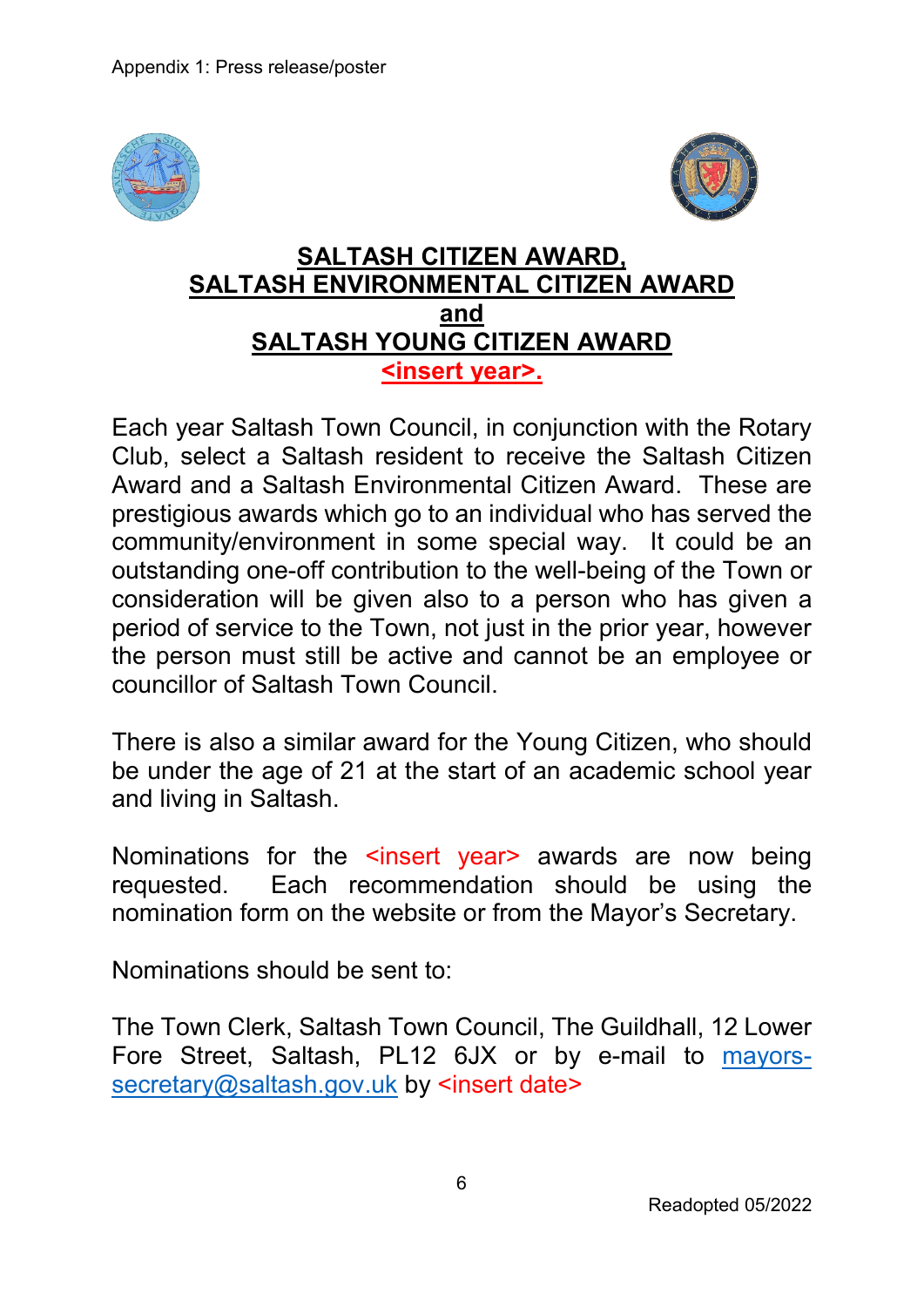# **Saltash Town Council**

# **Civic Award Nomination Form**

## **Confidentiality:**

The information contained in this nomination form is strictly confidential and will not be communicated to any person other than those involved in the administration of the awards.

The nominee should not be told that they have been nominated, as it is not fair to raise their expectations.

## **Acknowledgement and progress of nominations:**

We will acknowledge receipt of your nomination but regret that we will be unable to enter into any further correspondence.

## **NOMINEE**

## **I nominate the following person for (tick one):**

- ☐ Citizen of the Year
- ☐ Young Citizen of the Year
- ☐ Environmental Citizen of the Year

## **Full name of person being nominated:**

| Title:                   |  |  |  |
|--------------------------|--|--|--|
| <b>Address:</b>          |  |  |  |
|                          |  |  |  |
|                          |  |  |  |
|                          |  |  |  |
| <b>Postcode:</b>         |  |  |  |
| <b>Telephone number:</b> |  |  |  |
| <b>Email address:</b>    |  |  |  |

**\_\_\_\_\_\_\_\_\_\_\_\_\_\_\_\_\_\_\_\_\_\_\_\_\_\_\_\_\_\_\_\_\_\_\_\_\_\_\_\_\_\_\_\_\_\_\_\_\_\_\_\_\_\_\_\_\_\_\_\_\_\_\_\_\_\_\_**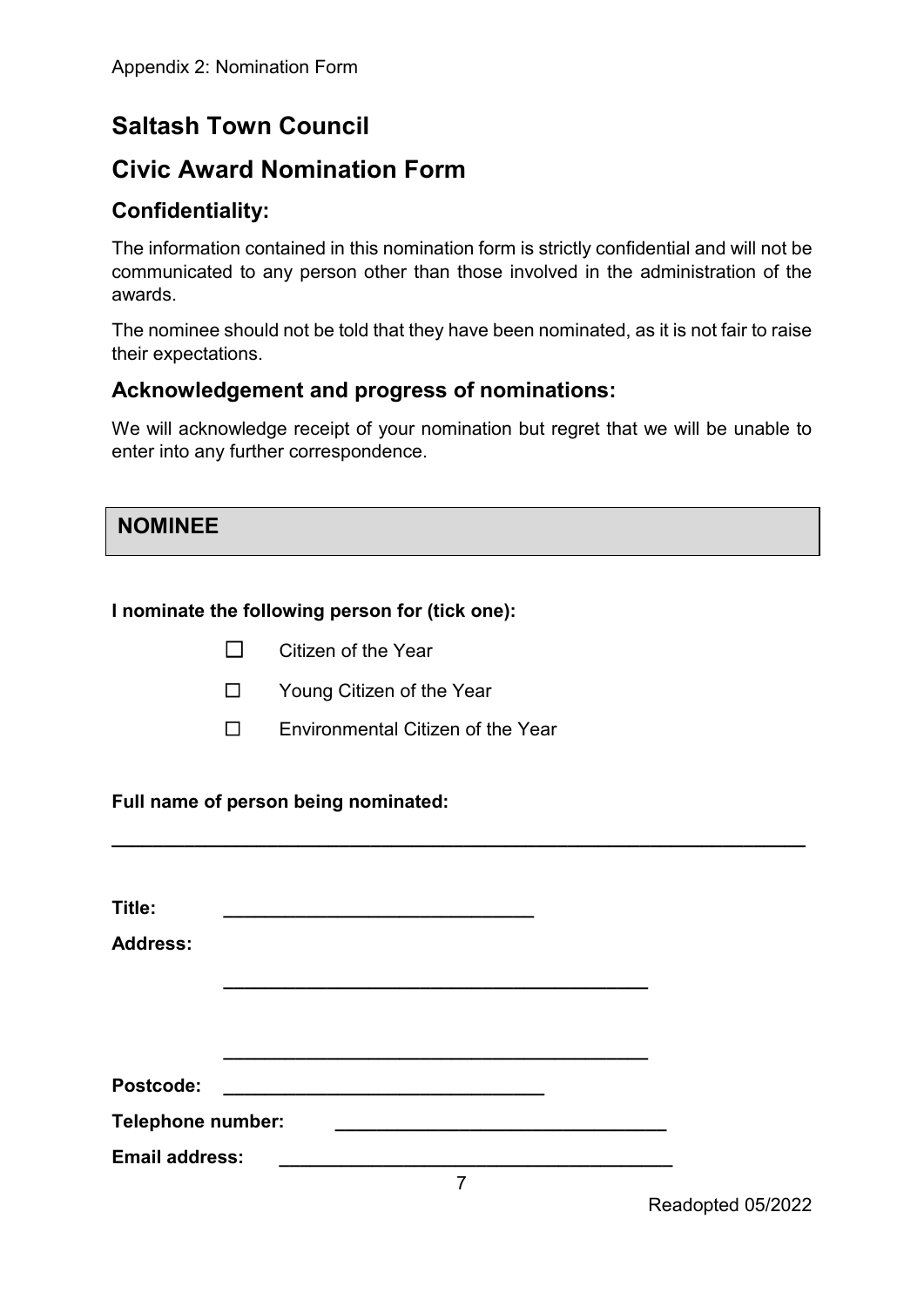## **Why are you nominating this person?**

Please tell us how your nominee has made a significant contribution to their area of activity.

It is important to give as much detail as possible about what your nominee has achieved which makes them stand out against others. If the achievements are in more than one area, please make this clear.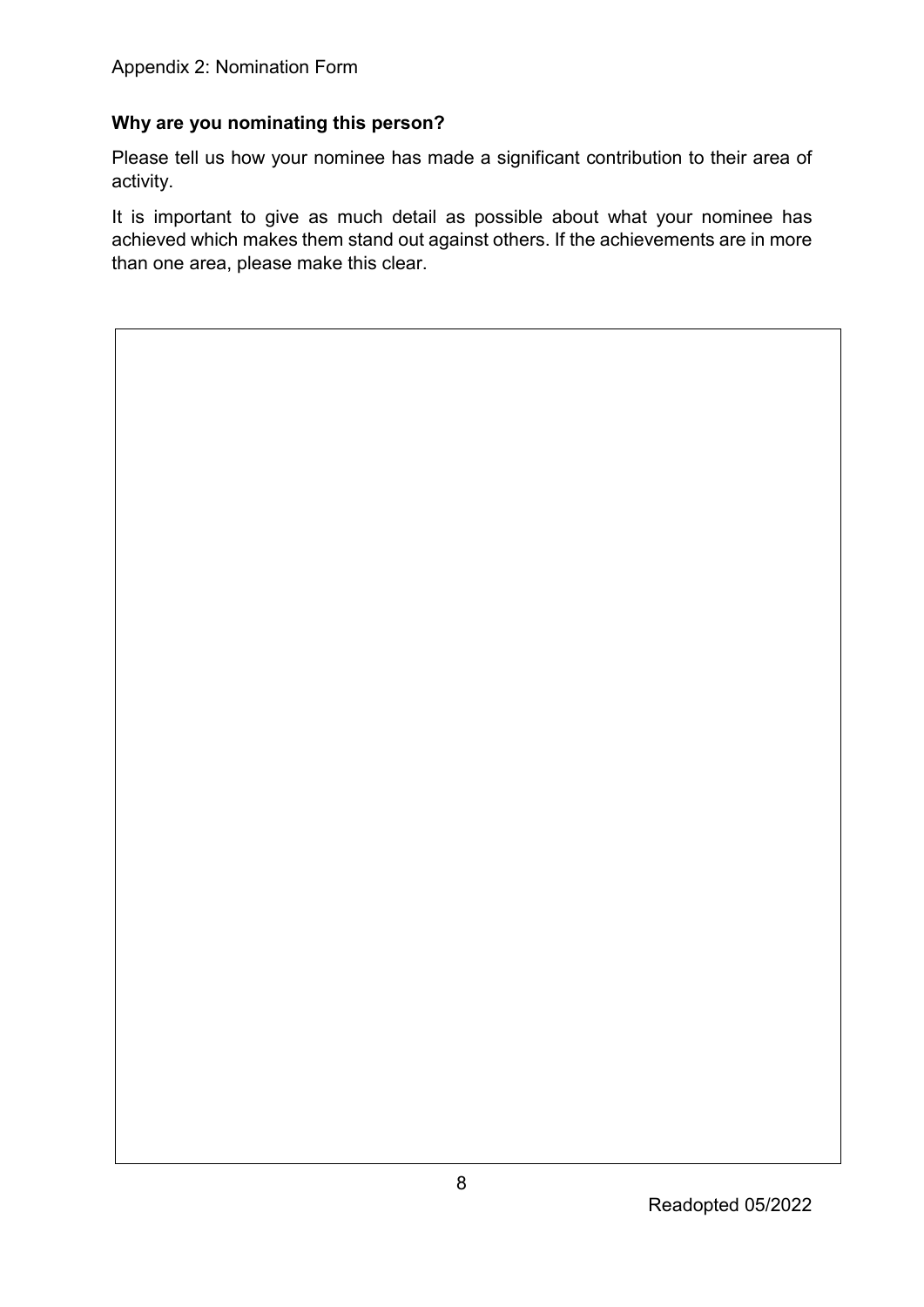# **Details of the person making the nomination**

| <b>Full name:</b>                                                                                                                        |
|------------------------------------------------------------------------------------------------------------------------------------------|
| <b>Address:</b><br><u> 1980 - Jan Berlin, mension berlindar berlindar berlindar berlindar berlinda berlindar berlinda berlindar berl</u> |
|                                                                                                                                          |
| Postcode:                                                                                                                                |
| <b>Telephone number:</b>                                                                                                                 |
| <b>Email address:</b>                                                                                                                    |
| <b>Relationship to nominee:</b>                                                                                                          |
|                                                                                                                                          |
| I confirm that to the best of my knowledge the information I have provided is<br>accurate.                                               |
| Signature:                                                                                                                               |
| Date:                                                                                                                                    |
|                                                                                                                                          |
| Please send the completed form to:                                                                                                       |
| The Town Clerk<br><b>The Guildhall</b><br>12 Lower Fore Street<br>Saltash<br><b>PL12 6JX</b>                                             |
| or by email to: mayors-secretary@saltash.gov.uk                                                                                          |

## **Your personal information**

Please refer to the **Privacy Notice** to understand how we process your personal data.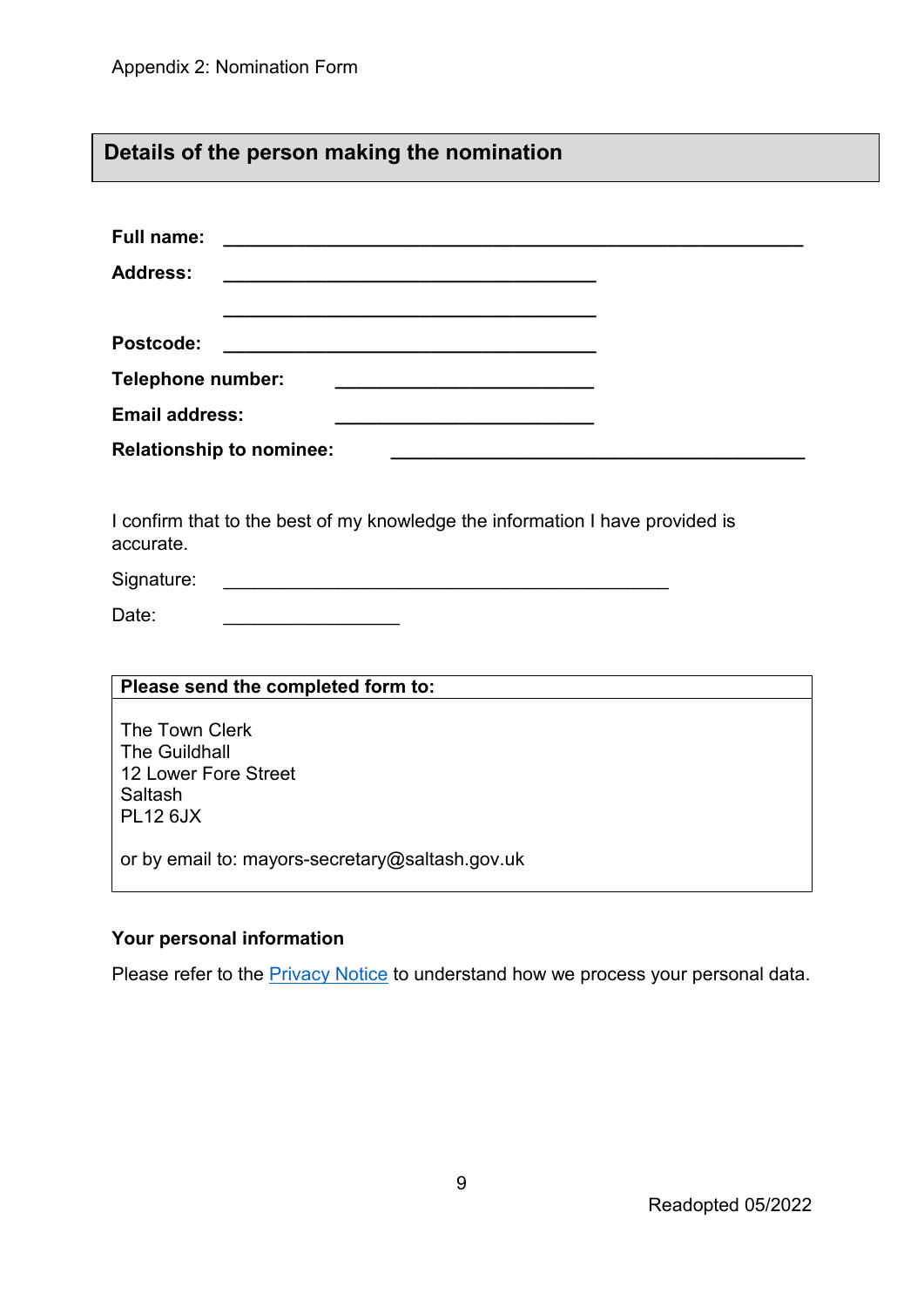## **Templates: Receipt forms**

\*Print on STC headed paper

All to include the following text and a copy of the Town Council Privacy Notice:

You will be contacted by the Mayor's Secretary towards the end of the year to return the award. Please ensure that it is cleaned to a high standard and inform the Town Council of any damage.

Please refer to the Town Council Privacy Notice for details of how we protect your personal data.

\_\_\_\_\_\_\_\_\_\_\_\_\_\_\_\_\_\_\_\_\_\_\_\_\_\_\_\_\_\_\_\_\_\_\_\_\_\_\_\_\_\_\_\_\_\_\_\_\_\_\_\_\_\_\_\_\_\_\_\_\_\_\_\_\_\_\_

Received from Saltash Town Council, the Citizen of the Year trophy which will be returned when requested.

Signed:

………………………………………………………………………………………………………

Name & Address: ………………………………………………………………………………………………………

………………………………………………………………………………………………………

………………………………………………………………………………………………………

Date:

………………………………………………………………………………………………………

## **OR**

Received from Saltash Town Council, the Young Citizen of the Year trophy which will be returned when requested.

Signed:

………………………………………………………………………………………………………

Name & Address: ………………………………………………………………………………………………………

………………………………………………………………………………………………………

………………………………………………………………………………………………………